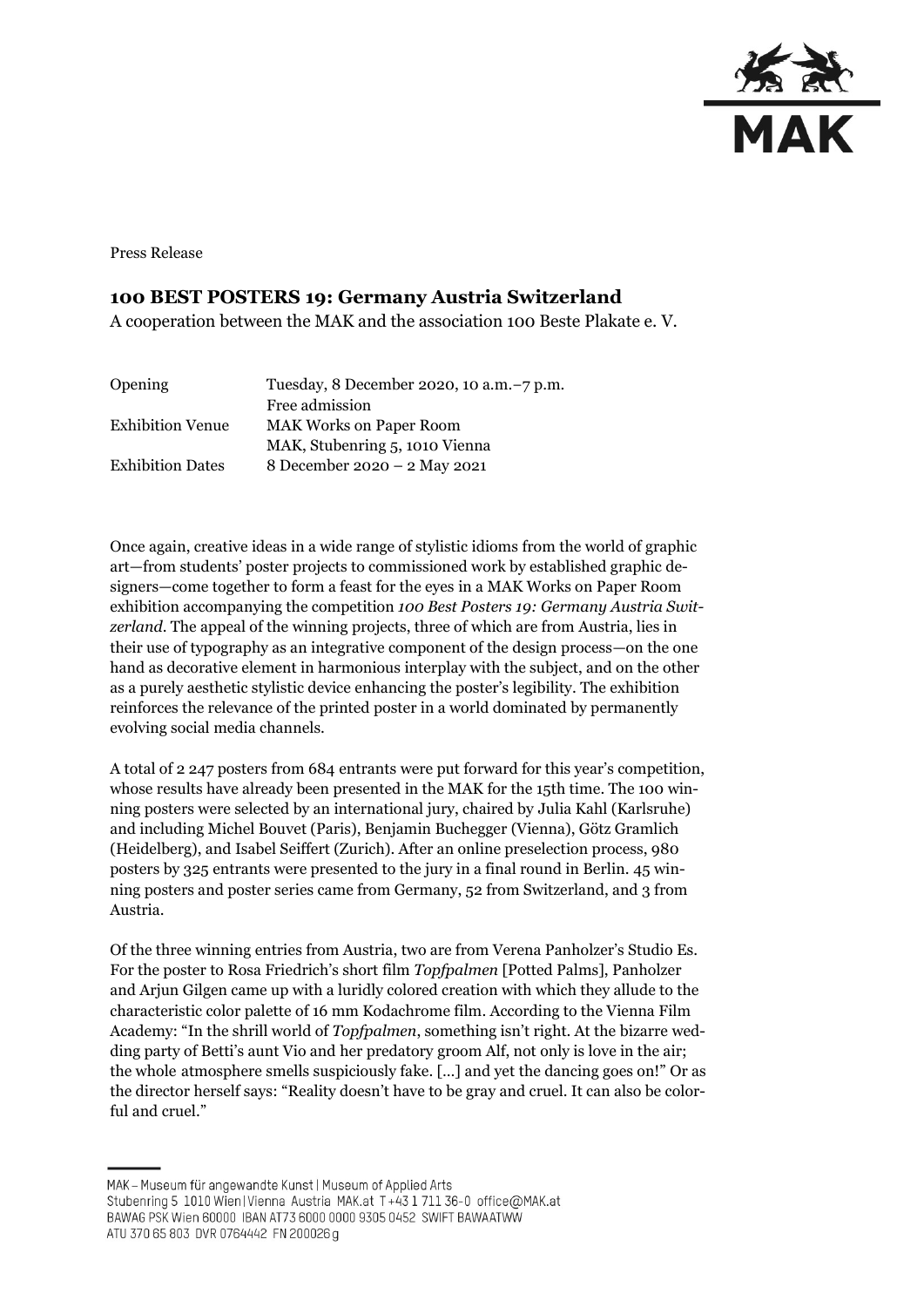

Studio Es also scored a success with a series of three posters for Helmuts Art Club, an art gallery in Vienna's 4th district. All three posters are constructed after the same pattern, in which two motifs serve to create recurring patterns.

Studio VIE won the jury's vote with a series of three posters for the Tanzquartier Vienna (TQW), one of the leading institutions for contemporary dance, performance, and choreography in Austria. Studio VIE's design features a sensual arrangement of bodies and lettering by the Austrian artist Jakob Lena Knebl, photographed by Katarina Šoškić. Bodily and text elements (the three letters of the acronym TQW) go to form a metamorphic arrangement of corals, shells, gilded bones, and organic forms. Knebl will feature in the Austrian pavilion at the 2021 Venice Biennale.

As is the case every year, after the exhibition the winning posters of the competition *100 BEST POSTERS 19: Germany Austria Switzerland* will be purchased by the MAK. After the opening presentation in the Kulturforum Potsdamer Platz of the National Museums in Berlin (16 Jun –  $5$  Jul 2020), apart from in the MAK, the exhibition will be shown in Dortmund, Essen, St. Gallen, Lucerne, Lausanne, Zurich, Geneva, and Seoul.

The exhibition is accompanied by the catalog *100 Beste Plakate 19. Deutschland Österreich Schweiz/100 Best Posters. Germany Austria Switzerland*, 332 pages, Verlag Kettler, Dortmund 2020, which is available in the MAK Design Shop for  $\epsilon$  30.80. Lamm & Kirch (Leipzig/Berlin) are responsible for the catalog's corporate design, the web visuals, and the print forms.

As was the case last year, visitors to the exhibition can delve deeper into the world of posters using the *Artivive* app, accessing animated "Moving Posters" featuring winning motifs on their smart phone or tablet, recognizable by the App icon  $\mathbb A$ .

As part of its comprehensive digital offerings, the MAK invites to a private view into the exhibition *100 BEST POSTERS 19. Germany Austria Switzerland*. The virtual guided tour with exhibition curator Peter Klinger is accessible via the MAK YouTube channel [\(youtube.com/makwien\)](https://www.youtube.com/makwien) as well as via [mak.at/100bestposters19.](https://www.mak.at/100bestposters19)

Press photos on the exhibition are available for download at MAK.at/en/press.